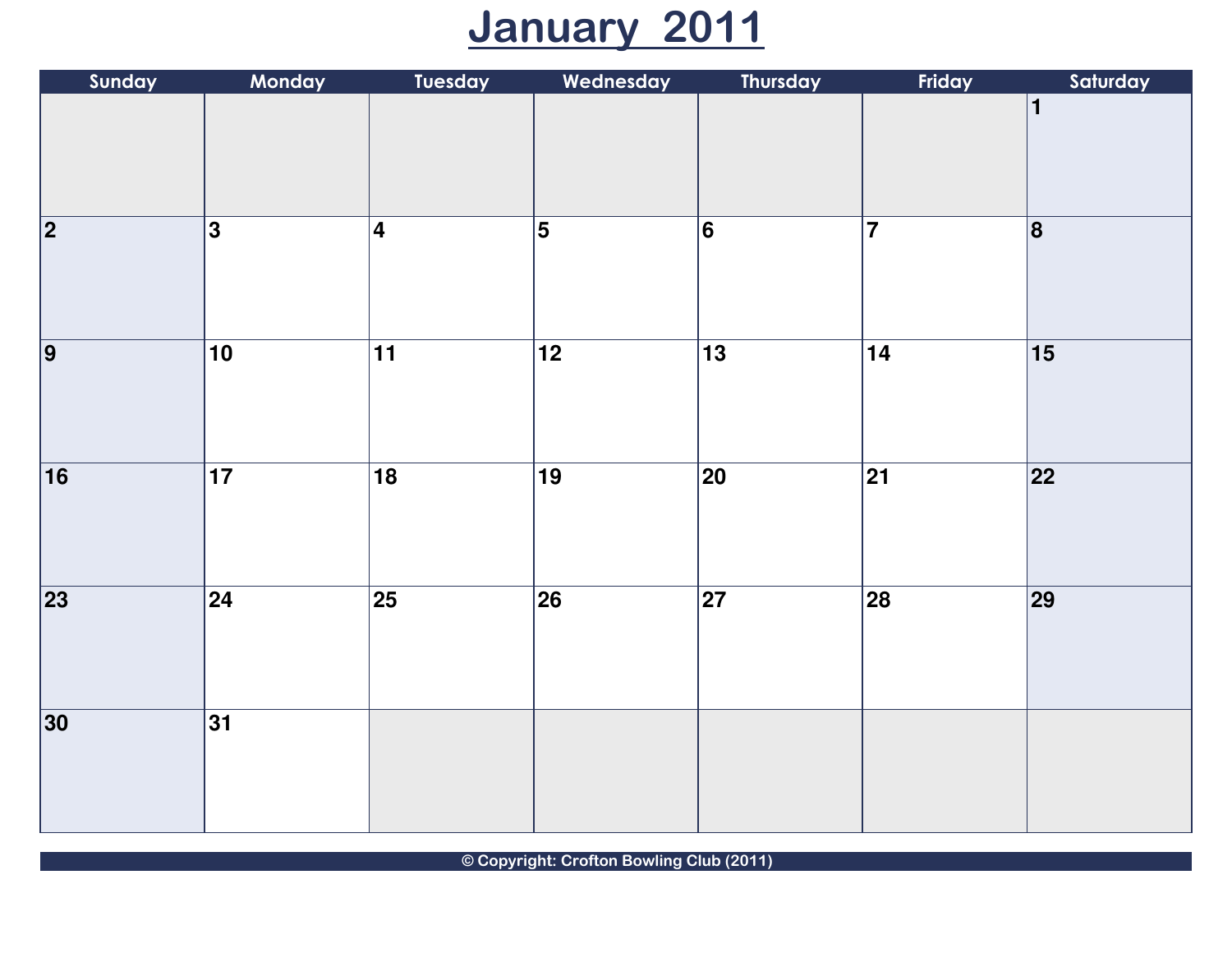### February 2011

| Sunday          | Monday                  | <b>Tuesday</b>  | Wednesday       | Thursday        | Friday          | Saturday        |
|-----------------|-------------------------|-----------------|-----------------|-----------------|-----------------|-----------------|
|                 |                         | 1               | $\overline{2}$  | $\overline{3}$  | $\overline{4}$  | $\overline{5}$  |
| $\overline{6}$  | $\overline{\mathbf{7}}$ | $\overline{8}$  | $\overline{9}$  | $\overline{10}$ | $\overline{11}$ | $\overline{12}$ |
| $\overline{13}$ | $\overline{14}$         | $\overline{15}$ | $\overline{16}$ | $\overline{17}$ | $\overline{18}$ | $\overline{19}$ |
| $\overline{20}$ | $\overline{21}$         | $\overline{22}$ | $\overline{23}$ | $\overline{24}$ | $\overline{25}$ | $\overline{26}$ |
| $\overline{27}$ | $\overline{28}$         |                 |                 |                 |                 |                 |
|                 |                         |                 |                 |                 |                 |                 |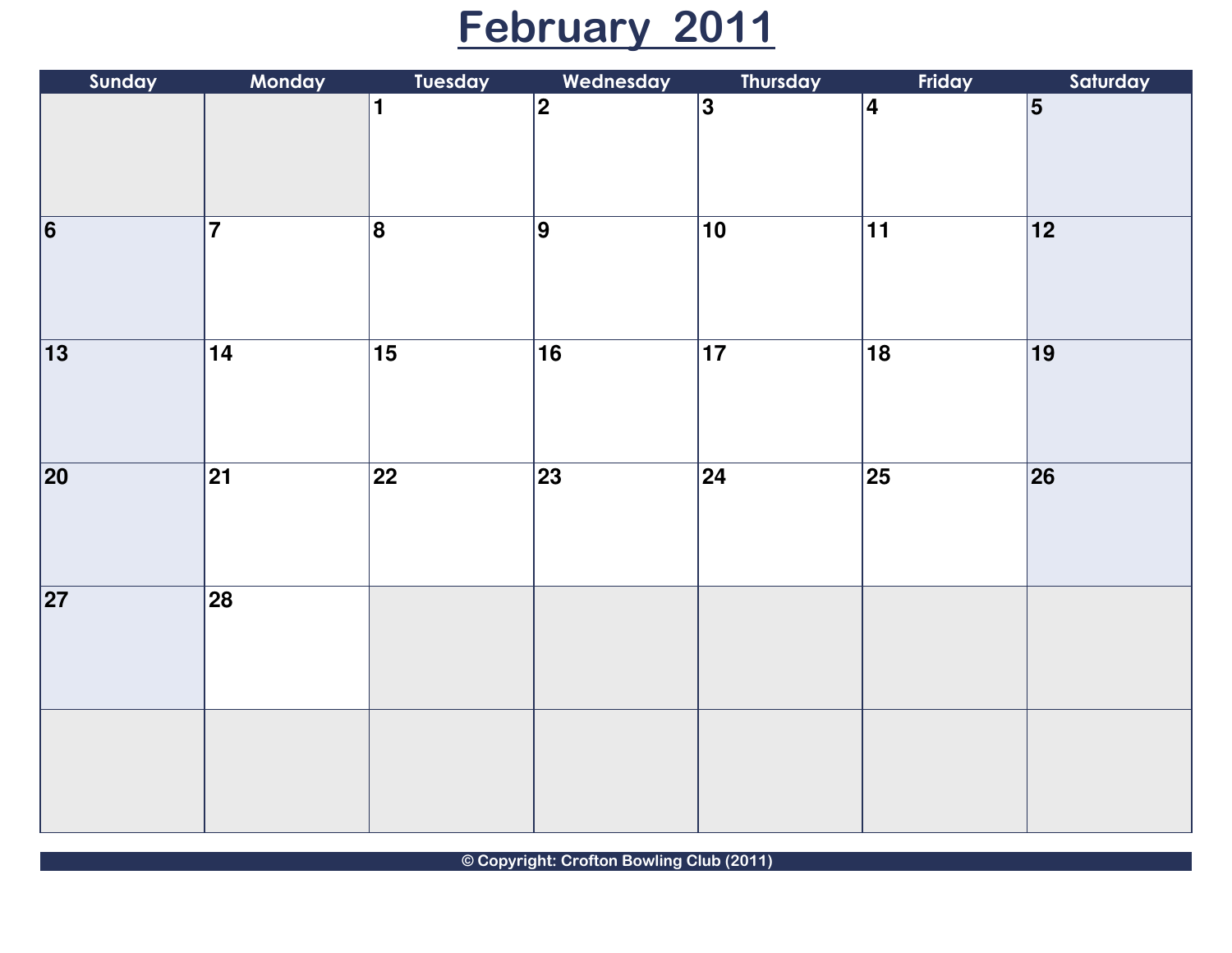### March 2011

| Sunday                                         | Monday                   | <b>Tuesday</b>  | Wednesday                                             | Thursday        | Friday          | Saturday        |
|------------------------------------------------|--------------------------|-----------------|-------------------------------------------------------|-----------------|-----------------|-----------------|
|                                                |                          | 1               | $\overline{2}$<br>$14:30$ Signing On<br>(until 17:00) | $\overline{3}$  | $\vert 4 \vert$ | $\overline{5}$  |
| $\overline{6}$                                 | $\overline{7}$           | $\vert 8 \vert$ | 9                                                     | 10              | $11$            | 12              |
| $\overline{13}$                                | $\overline{14}$          | $\overline{15}$ | $\overline{16}$                                       | $\overline{17}$ | $\overline{18}$ | $\overline{19}$ |
| $\overline{20}$                                | $\overline{21}$          | $\overline{22}$ | $\overline{\textbf{23}}$                              | $\overline{24}$ | $\overline{25}$ | $\overline{26}$ |
| $\overline{27}$<br>15:00 Pre-season<br>meeting | $\overline{\textbf{28}}$ | <b>29</b>       | 30                                                    | 31              |                 |                 |
|                                                |                          |                 |                                                       |                 |                 |                 |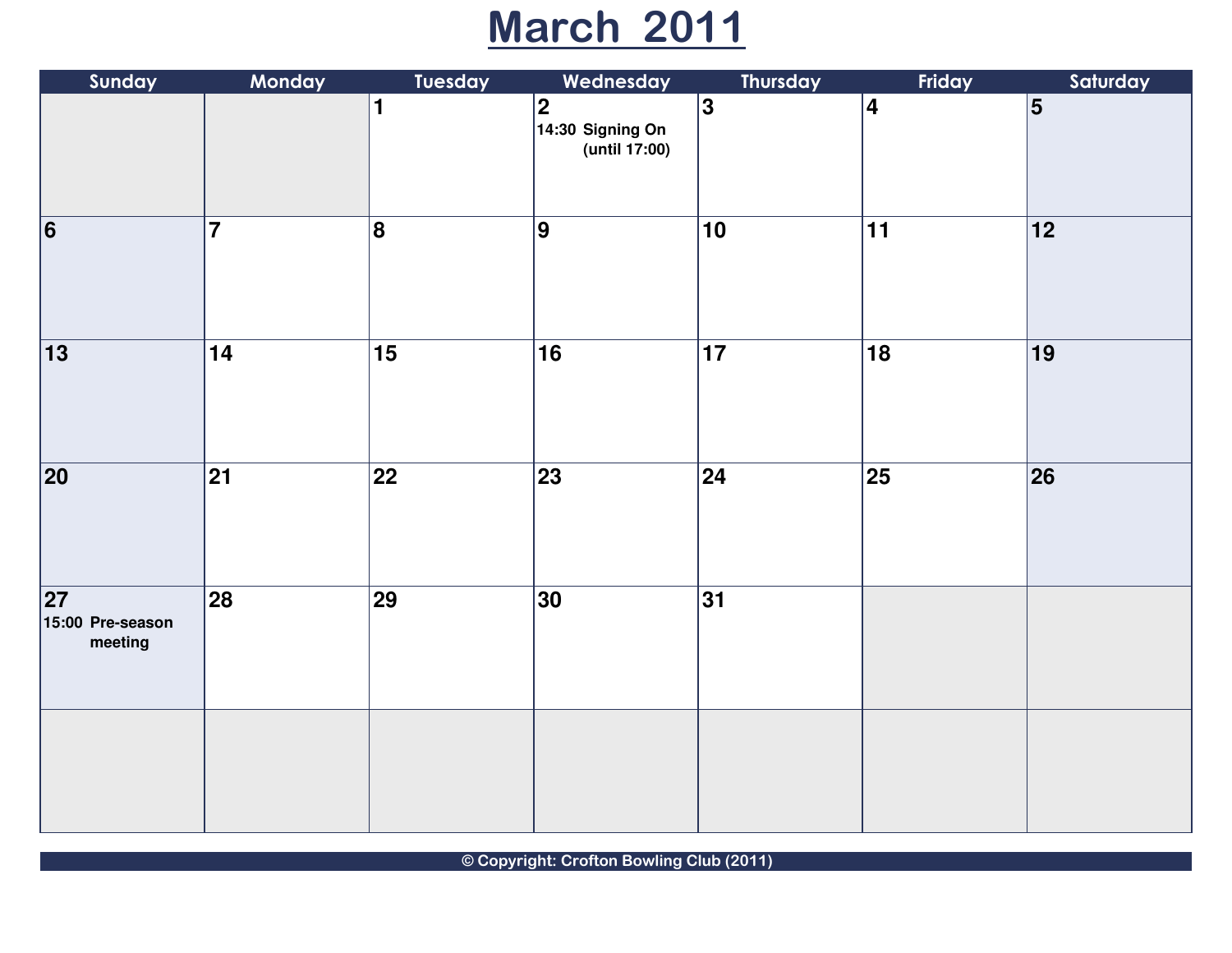## April 2011

| Sunday          | Monday                  | <b>Tuesday</b> | Wednesday                                                   | Thursday                | Friday | Saturday                                                                   |
|-----------------|-------------------------|----------------|-------------------------------------------------------------|-------------------------|--------|----------------------------------------------------------------------------|
|                 |                         |                |                                                             |                         | 1      | $\overline{\mathbf{2}}$<br>10:15 Coffee<br><b>Morning</b>                  |
| 3               | $\overline{\mathbf{4}}$ | 5              | $6\phantom{1}6$<br>10:00 Clean up day                       | $\overline{7}$          | 8      | 9<br>14:30 Opening day                                                     |
| 10              | 11                      | 12             | 13                                                          | 14                      | 15     | 16                                                                         |
| $\overline{17}$ | 18<br>18:00 Umbrella    | 19             | $\overline{20}$                                             | $\overline{21}$         | 22     | 23<br>10:00 Come and<br><b>Try Day</b><br>15:00 St. Georges<br>Day - Drive |
| 24              | 25<br>18:00 Umbrella    | 26             | 27<br>10:15 Ladies<br><b>Meeting</b><br>14:00 P&D Men Trips | 28<br>18:00 P&D Men '4' | 29     | 30                                                                         |
|                 |                         |                |                                                             |                         |        |                                                                            |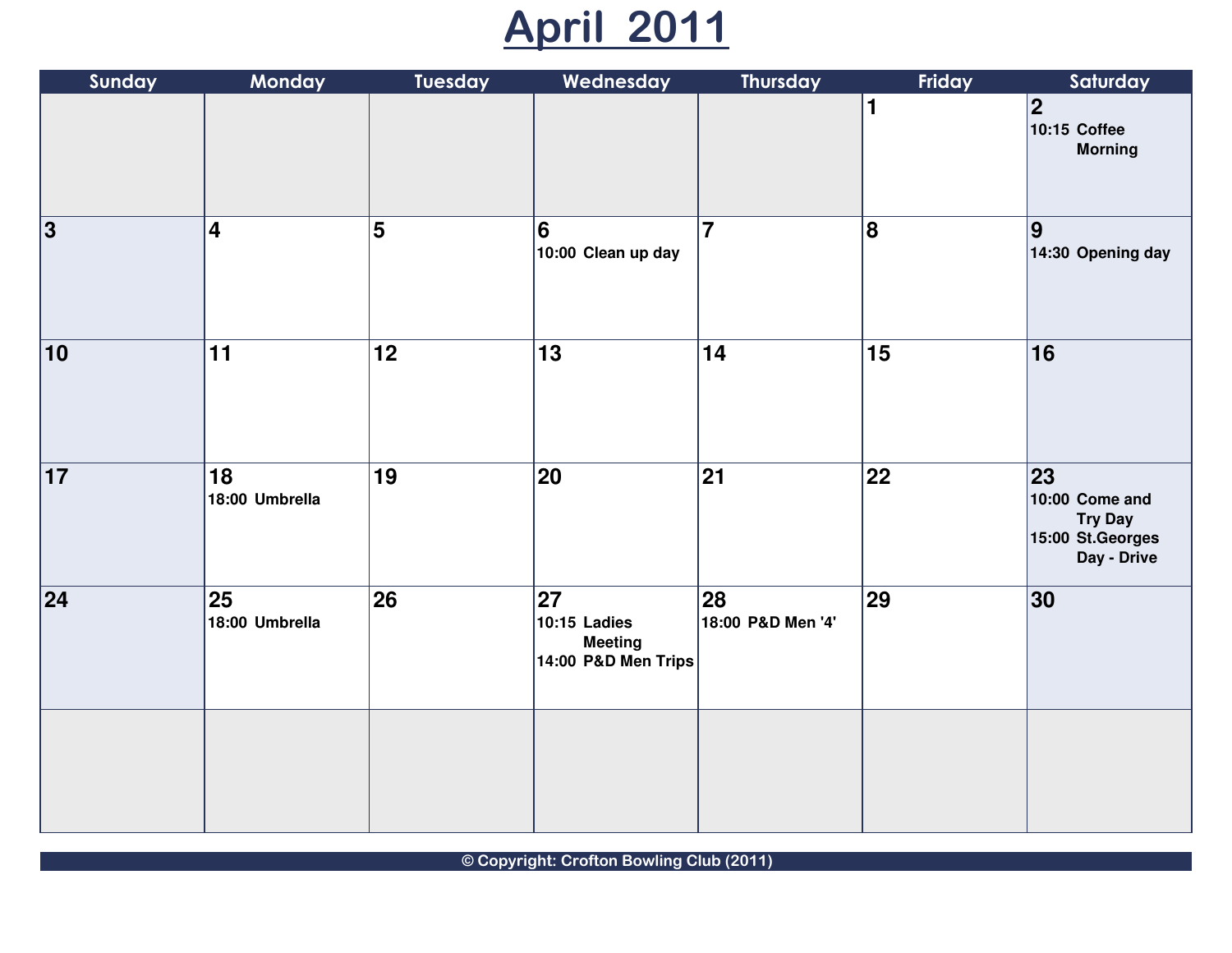## May 2011

| Sunday               | <b>Monday</b>                 | <b>Tuesday</b>                                                        | Wednesday                              | <b>Thursday</b>                                                                                             | Friday                  | Saturday                                   |
|----------------------|-------------------------------|-----------------------------------------------------------------------|----------------------------------------|-------------------------------------------------------------------------------------------------------------|-------------------------|--------------------------------------------|
| $\vert$ 1            | $\mathbf 2$<br>18:00 Umbrella | 3<br>18:00 G&F Red<br>18:00 G&F White                                 | $\overline{\mathbf{4}}$                | 5<br>14:00 P&D Men Trips 14:00 P&D Ladies 'B'<br>14:00 P&D Ladies 'E'<br>18:00 G&F Green<br>18:00 G&F Amber | 6<br>18:00 P&D Men '4'  | $\overline{7}$<br>14:30 Eastleigh Rail     |
| 8                    | 9<br>18:00 Umbrella           | 10<br>18:00 G&F Red<br>18:00 G&F Green                                | 11                                     | 12<br>14:00 P&D Men Trips 14:00 P&D Ladies 'B'<br>18:00 G&F Amber                                           | 13<br>18:00 P&D Men '4' | 14<br>10:15 Coffee Cakes/<br><b>Plants</b> |
| 15<br>14:30 Cowplain | 16<br>18:00 Umbrella          | 17<br>14:00 P&D Men Trips 18:00 G&F Green<br>18:00 G&F Red            | 18<br>18:00 G&F Amber                  | 19<br>14:00 P&D Ladies 'B'<br>14:00 P&D Ladies 'E'<br>18:00 G&F White                                       | 20<br>18:00 P&D Men '4' | 21<br>14:30 Molly Dyer                     |
| 22                   | 23<br>18:00 Umbrella          | 24<br>18:00 G&F White                                                 | 25<br>18:00 G&F Red<br>18:00 G&F Green | 26<br>14:00 P&D Men Trips 14:00 P&D Ladies 'B' 18:00 P&D Men '4'<br>14:00 P&D Ladies 'E'                    | 27                      | 28<br>14:30 Liphook                        |
| 29                   | 30<br>18:00 Umbrella          | 31<br>14:00 P&D Ladies 'B'<br>14:00 P&D Ladies 'E'<br>18:00 G&F Green |                                        |                                                                                                             |                         |                                            |
|                      |                               |                                                                       |                                        |                                                                                                             |                         |                                            |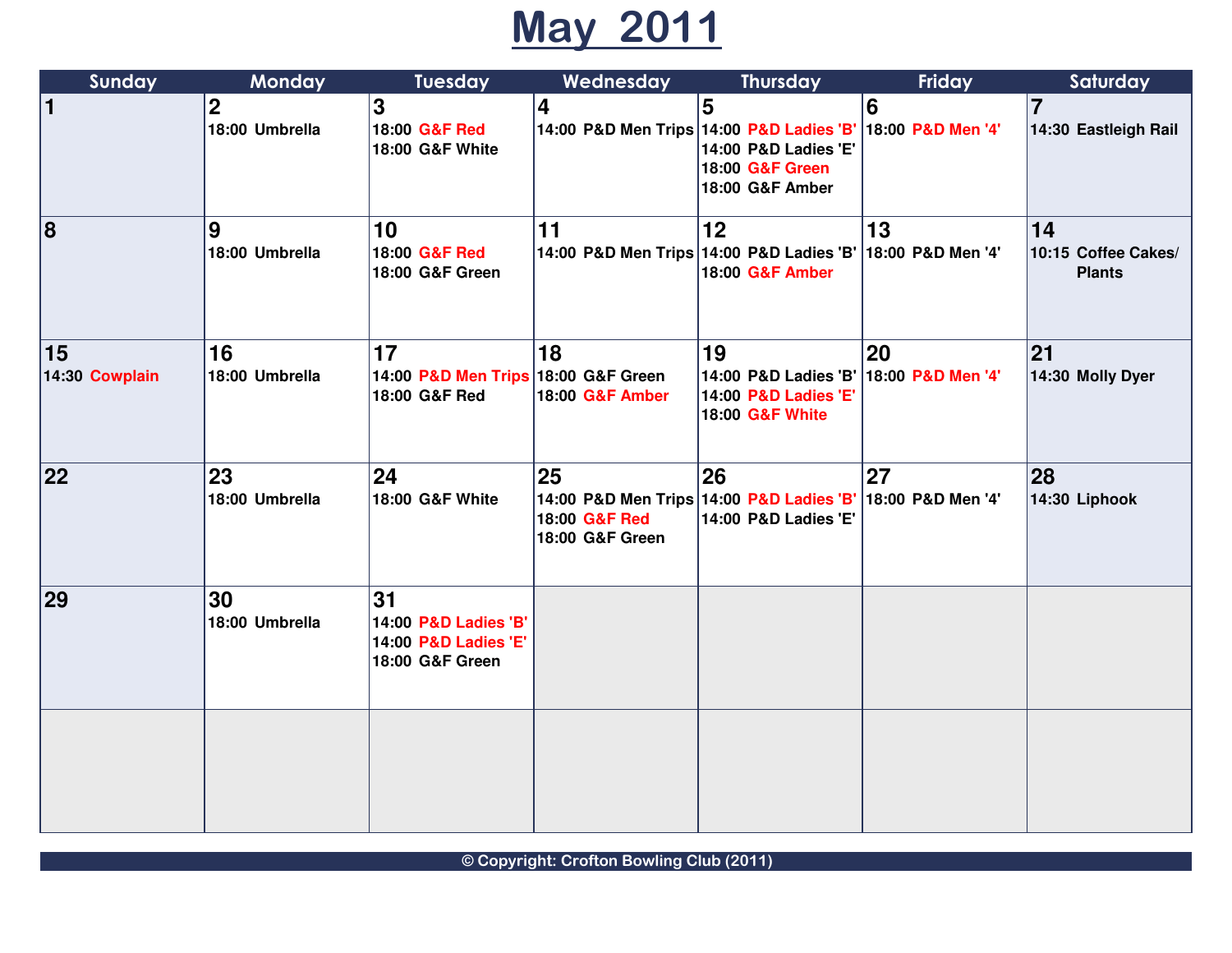### June 2011

| Sunday                              | Monday                                                    | <b>Tuesday</b>                                                                           | Wednesday                                                   | <b>Thursday</b>                                                         | Friday                  | Saturday                                      |
|-------------------------------------|-----------------------------------------------------------|------------------------------------------------------------------------------------------|-------------------------------------------------------------|-------------------------------------------------------------------------|-------------------------|-----------------------------------------------|
|                                     |                                                           |                                                                                          | 1<br>18:00 G&F Red<br>18:00 G&F White                       | $\mathbf 2$<br>14:00 P&D Men Trips 18:00 P&D Men '4'<br>18:00 G&F Amber | 3                       | $\vert 4 \vert$<br>18:30 Fish & Chips<br>Quiz |
| 5<br>14:30 Hampshire<br><b>Hogs</b> | 6<br>18:00 Umbrella<br>18:00 G&F Green                    | $\overline{7}$<br>14:00 P&D Ladies 'E'                                                   | 8<br>14:00 P&D Ladies 'B' 14:00 P&D Men Trips 18:00 G&F Red | 9<br>18:00 G&F Amber<br>18:00 G&F White                                 | 10<br>18:00 P&D Men '4' | 11<br>14:30 Fun Day<br><b>Olympics</b>        |
| 12                                  | 13<br>18:00 Umbrella                                      | 14<br>14:00 P&D Ladies 'B' 18:00 G&F Red<br>18:00 G&F Amber<br>18:00 G&F White           | 15                                                          | 16<br>14:00 P&D Men Trips 18:00 P&D Men '4'<br>18:00 G&F Green          | 17                      | 18<br>09:00 G&F Charity<br><b>Triples</b>     |
| 19<br>10:00 Matchmaker              | 20<br>18:00 Umbrella                                      | 21<br>14:00 P&D Ladies 'B'<br>14:00 P&D Ladies 'E'<br>18:00 G&F Amber<br>18:00 G&F White | 22                                                          | 23<br>18:00 G&F Green                                                   | 24<br>18:00 P&D Men '4' | 25<br>14:30 Liphook                           |
| 26<br>14:30 John O'Neil             | 27<br>14:00 P&D Men Trips 18:00 G&F Red<br>18:00 Umbrella | 28<br>18:00 G&F Green                                                                    | 29<br>18:00 G&F Amber                                       | 30<br>14:00 P&D Ladies 'B'<br>18:00 G&F Red                             |                         |                                               |
|                                     |                                                           |                                                                                          |                                                             |                                                                         |                         |                                               |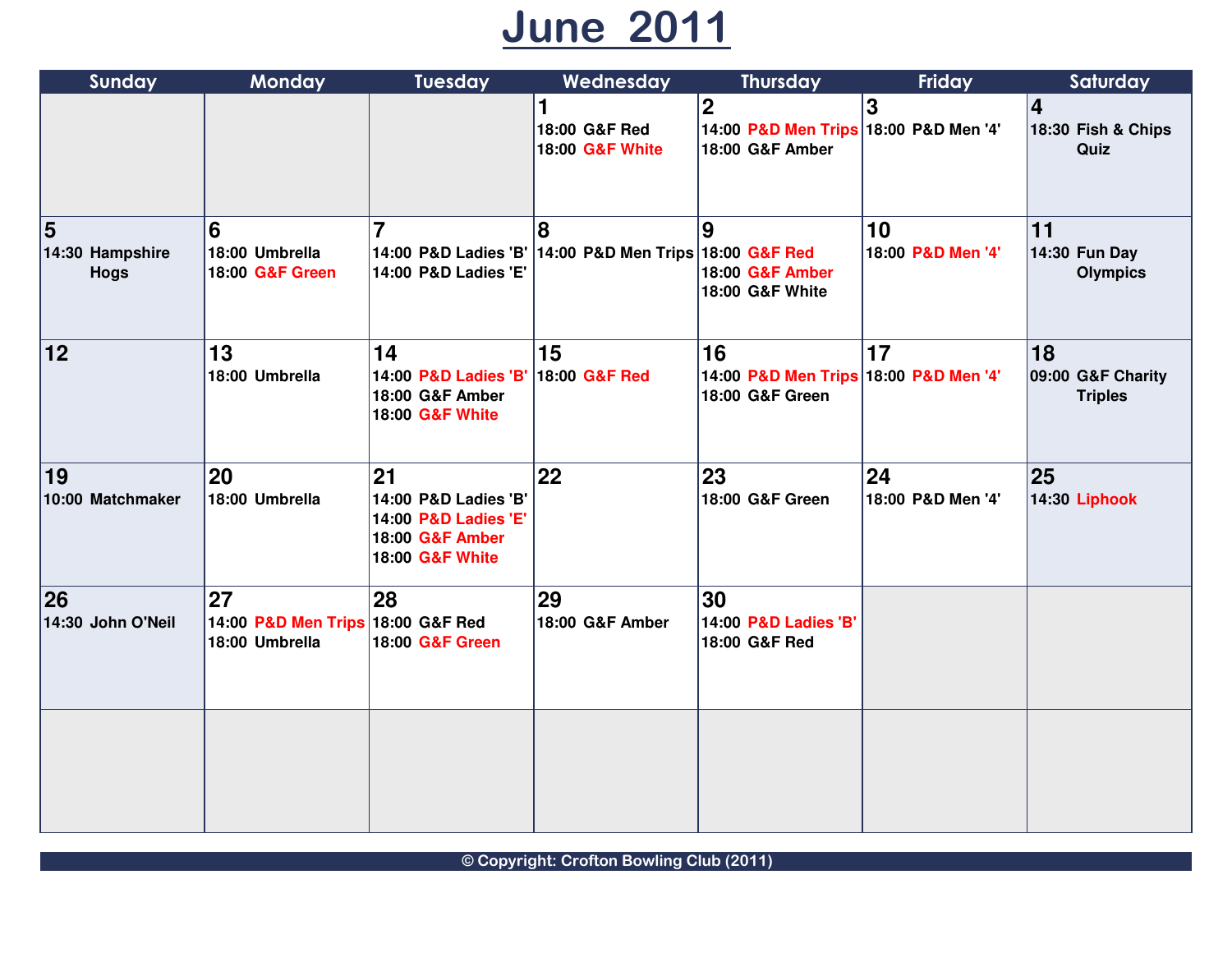# July 2011

| Sunday                                   | <b>Monday</b>                           | <b>Tuesday</b>                                             | Wednesday                                                                            | <b>Thursday</b>                              | Friday                                     | Saturday                                                                            |
|------------------------------------------|-----------------------------------------|------------------------------------------------------------|--------------------------------------------------------------------------------------|----------------------------------------------|--------------------------------------------|-------------------------------------------------------------------------------------|
|                                          |                                         |                                                            |                                                                                      |                                              | 18:00 P&D Men '4'                          | 2                                                                                   |
| 3<br>14:30 Anniversary<br><b>Triples</b> | 4<br>18:00 Umbrella                     | 5<br>18:00 G&F Red<br>18:00 G&F White                      | 6<br>14:00 P&D Men Trips 14:00 P&D Ladies 'B'<br>18:00 G&F Amber                     | 7<br>14:00 P&D Ladies 'E'<br>18:00 G&F Green | 8<br>18:00 P&D Men '4'                     | <u> g</u>                                                                           |
| 10                                       | 11<br>18:00 Umbrella<br>18:00 G&F Green | 12<br>14:00 P&D Men Trips 18:00 G&F Red                    | 13                                                                                   | 14<br>18:00 G&F White                        | 15<br>18:00 P&D Men '4'                    | 16<br>15:00 Morlands                                                                |
| 17                                       | 18<br>18:00 Umbrella                    | 19<br>14:00 P&D Ladies 'E' 18:00 G&F Red                   | 20<br>14:00 P&D Ladies 'B' 14:00 P&D Men Trips<br>18:00 G&F Green<br>18:00 G&F White | 21                                           | 22<br>18:00 P&D Men '4'<br>18:00 G&F Amber | 23<br>10:15 Bring & Buy<br><b>Morning</b><br>14:00 Presidents<br><b>Charity Day</b> |
| 24 <br>14:30 St. Mary<br><b>Bourne</b>   | 25<br>18:00 Umbrella                    | 26<br>14:00 P&D Men Trips 18:00 G&F Amber<br>18:00 G&F Red | 27                                                                                   | 28<br>18:00 G&F Green<br>18:00 G&F White     | 29<br>14:00 Club Triples                   | 30<br>14:30 Oakley                                                                  |
| 31<br>14:30 President v<br>Captain       |                                         |                                                            |                                                                                      |                                              |                                            |                                                                                     |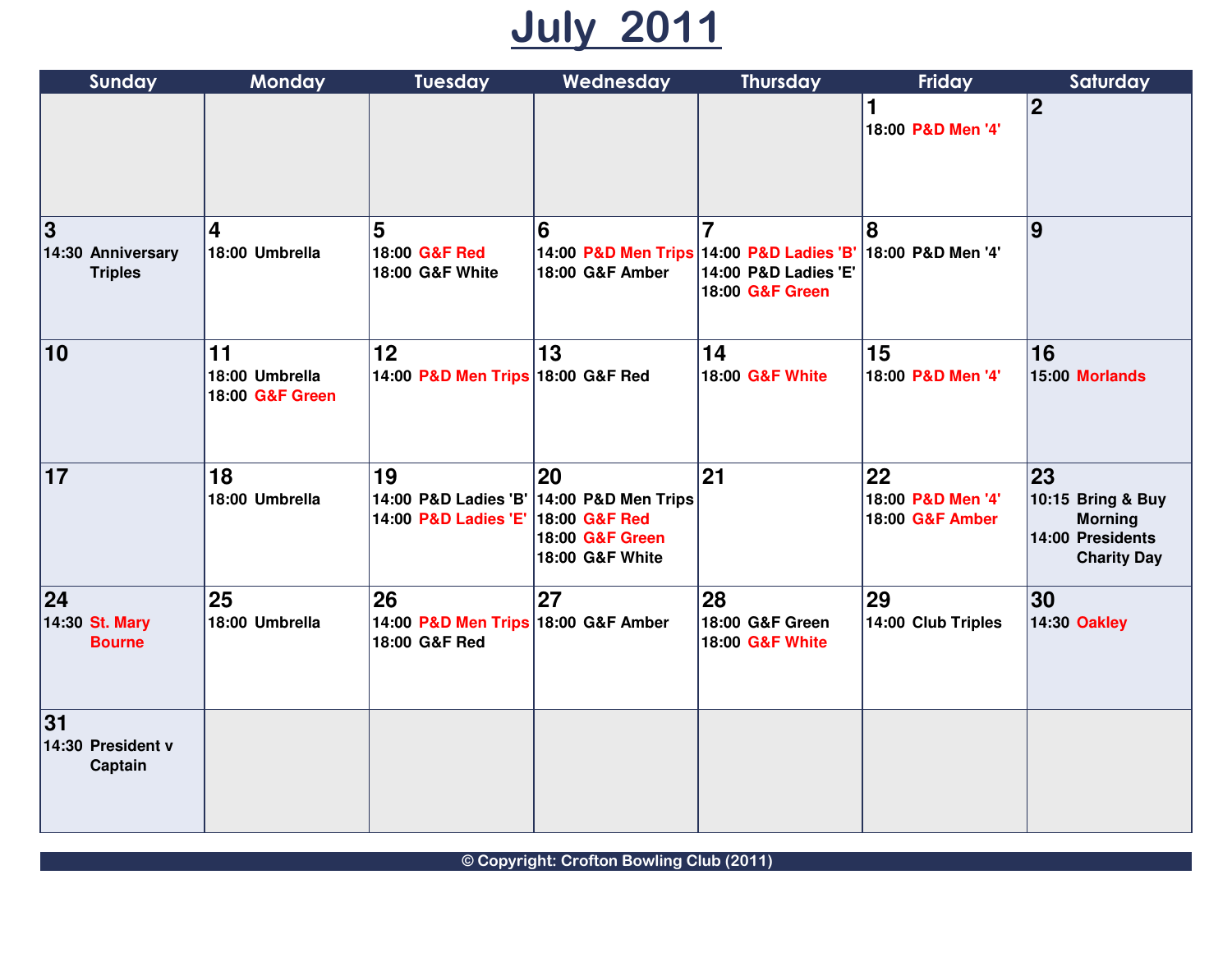## August 2011

| Sunday                                   | <b>Monday</b>        | <b>Tuesday</b>                                         | Wednesday                                                                           | Thursday                                           | Friday                   | Saturday                             |
|------------------------------------------|----------------------|--------------------------------------------------------|-------------------------------------------------------------------------------------|----------------------------------------------------|--------------------------|--------------------------------------|
|                                          | 1<br>18:00 Umbrella  | $\mathbf 2$<br>14:00 P&D Ladies 'E'<br>18:00 G&F Green | $\overline{\mathbf{3}}$<br>14:00 P&D Ladies 'B' 14:00 P&D Men Trips 18:00 G&F Amber | 4<br>18:00 G&F White                               | 5<br>18:00 G&F Red       | 6<br>14:30 Celts v<br><b>English</b> |
| 17<br>14:30 Club Triples                 | 8<br>18:00 Umbrella  | 9                                                      | 10<br>14:00 Ladies<br><b>Friendly vs</b><br><b>Bridgemary</b>                       | 11<br>14:00 P&D Ladies 'B'<br>14:00 P&D Ladies 'E' | 12<br>18:00 P&D Men '4'  | 13<br>10:00 Club finals              |
| 14<br>10:00 Club finals                  | 15<br>18:00 Umbrella | 16<br>14:00 P&D Ladies 'B'                             | 17                                                                                  | 18<br>14:00 P&D Men Trips 14:00 Club Triples       | 19                       | 20<br>14:15 Inter League             |
| 21<br>14:30 Fun Day<br><b>Olympics 2</b> | 22<br>18:00 Umbrella | 23<br>14:00 Club Triples                               | 24<br>14:00 P&D Men Trips<br>14:30 Friendly vs<br><b>Lee on Solent</b>              | 25                                                 | 26<br>14:00 Club Triples | 27                                   |
| 28<br>14:30 Club Triples                 | 29<br>18:00 Umbrella | 30                                                     | 31                                                                                  |                                                    |                          |                                      |
|                                          |                      |                                                        |                                                                                     |                                                    |                          |                                      |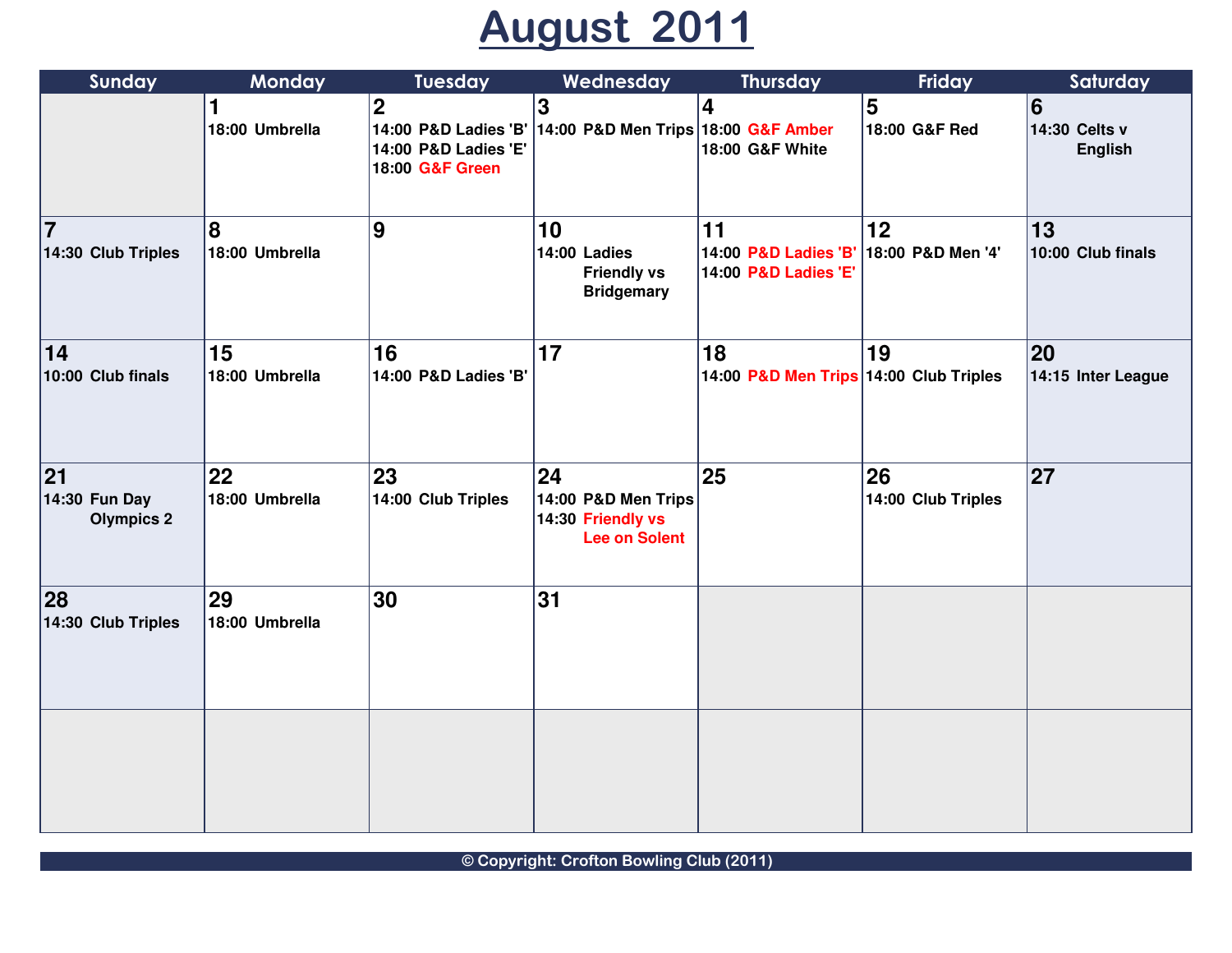# September 2011

| Sunday                                                         | Monday                   | <b>Tuesday</b>                                    | Wednesday                            | Thursday        | Friday                            | Saturday             |
|----------------------------------------------------------------|--------------------------|---------------------------------------------------|--------------------------------------|-----------------|-----------------------------------|----------------------|
|                                                                |                          |                                                   |                                      | $\blacksquare$  | $ 2\rangle$<br>14:00 Club Triples | 3 <br>14:30 Hamilton |
| $\vert 4 \vert$                                                | 5<br>18:00 Last Umbrella | $\vert 6 \vert$<br>10:15 Ladies<br><b>Meeting</b> | $\overline{7}$<br>14:00 Club Triples | 8               | $\vert$ 9<br>14:00 Club Triples   | 10                   |
| $\overline{11}$<br>14:00 Ladies v Gents<br><b>Green Closes</b> | $\overline{12}$          | $\overline{13}$                                   | 14                                   | $\overline{15}$ | $\overline{16}$                   | $\overline{17}$      |
| 18                                                             | 19                       | 20                                                | $\overline{21}$                      | $\overline{22}$ | 23                                | 24                   |
| 25                                                             | $\overline{\textbf{26}}$ | $\overline{27}$                                   | $\overline{28}$                      | 29              | $\overline{30}$                   |                      |
|                                                                |                          |                                                   |                                      |                 |                                   |                      |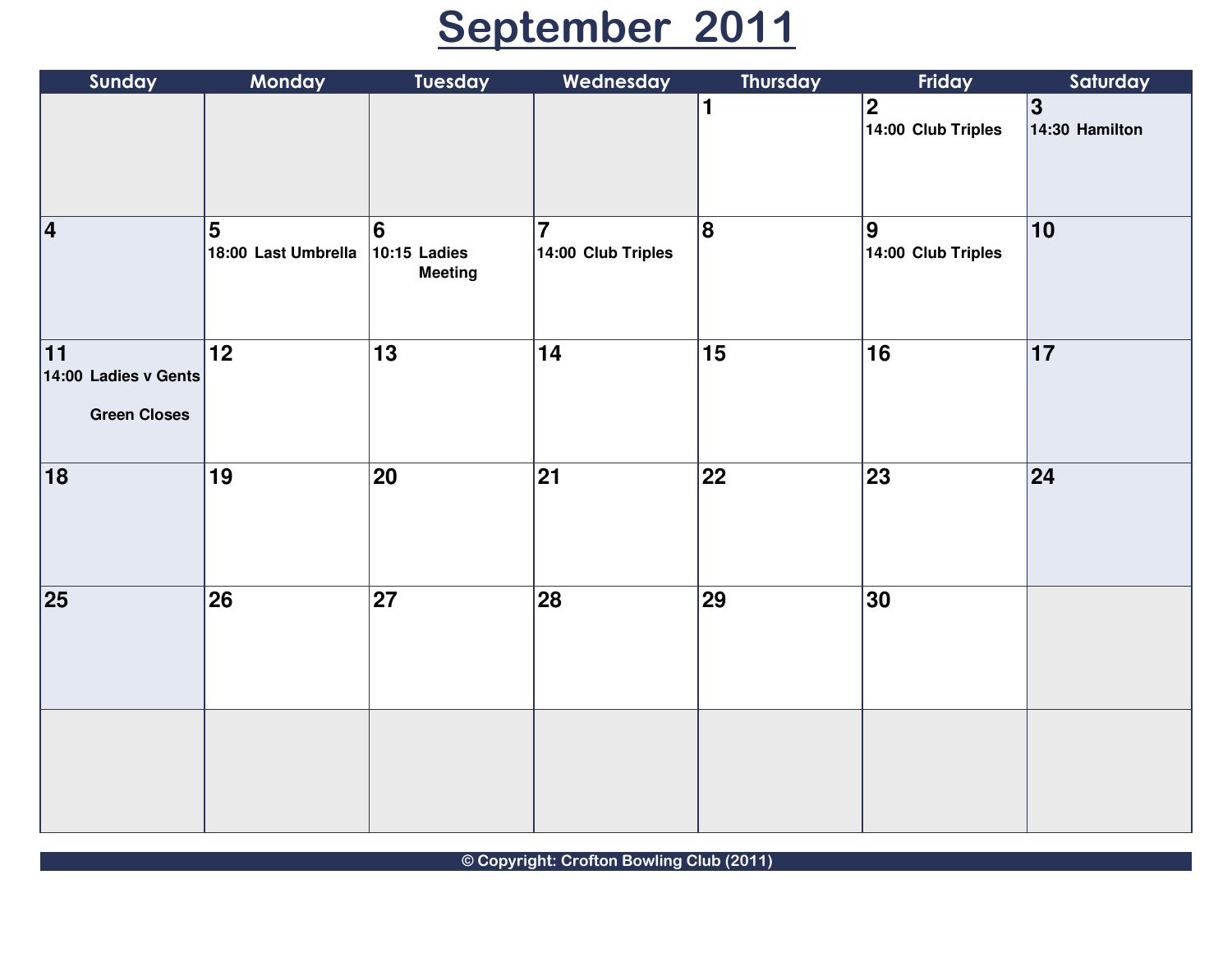#### October 2011

| Sunday          | Monday          | <b>Tuesday</b>          | Wednesday       | Thursday                    | Friday                             | Saturday        |
|-----------------|-----------------|-------------------------|-----------------|-----------------------------|------------------------------------|-----------------|
|                 |                 |                         |                 |                             |                                    | 1               |
| $\overline{2}$  | 3               | $\overline{\mathbf{4}}$ | $\overline{5}$  | 6                           | $\overline{7}$                     | $\overline{8}$  |
| $\overline{9}$  | $\overline{10}$ | $\overline{11}$         | $\overline{12}$ | $\overline{13}$             | $\overline{14}$                    | $\overline{15}$ |
| $\overline{16}$ | $\overline{17}$ | $\overline{18}$         | $\overline{19}$ | $\overline{\vert 20 \vert}$ | $\overline{21}$                    | $\overline{22}$ |
| $\overline{23}$ | $\sqrt{24}$     | $\overline{25}$         | $\overline{26}$ | $\overline{27}$             | 28<br>18:30 Prize giving<br>dinner | $\overline{29}$ |
| $\overline{30}$ | $\overline{31}$ |                         |                 |                             |                                    |                 |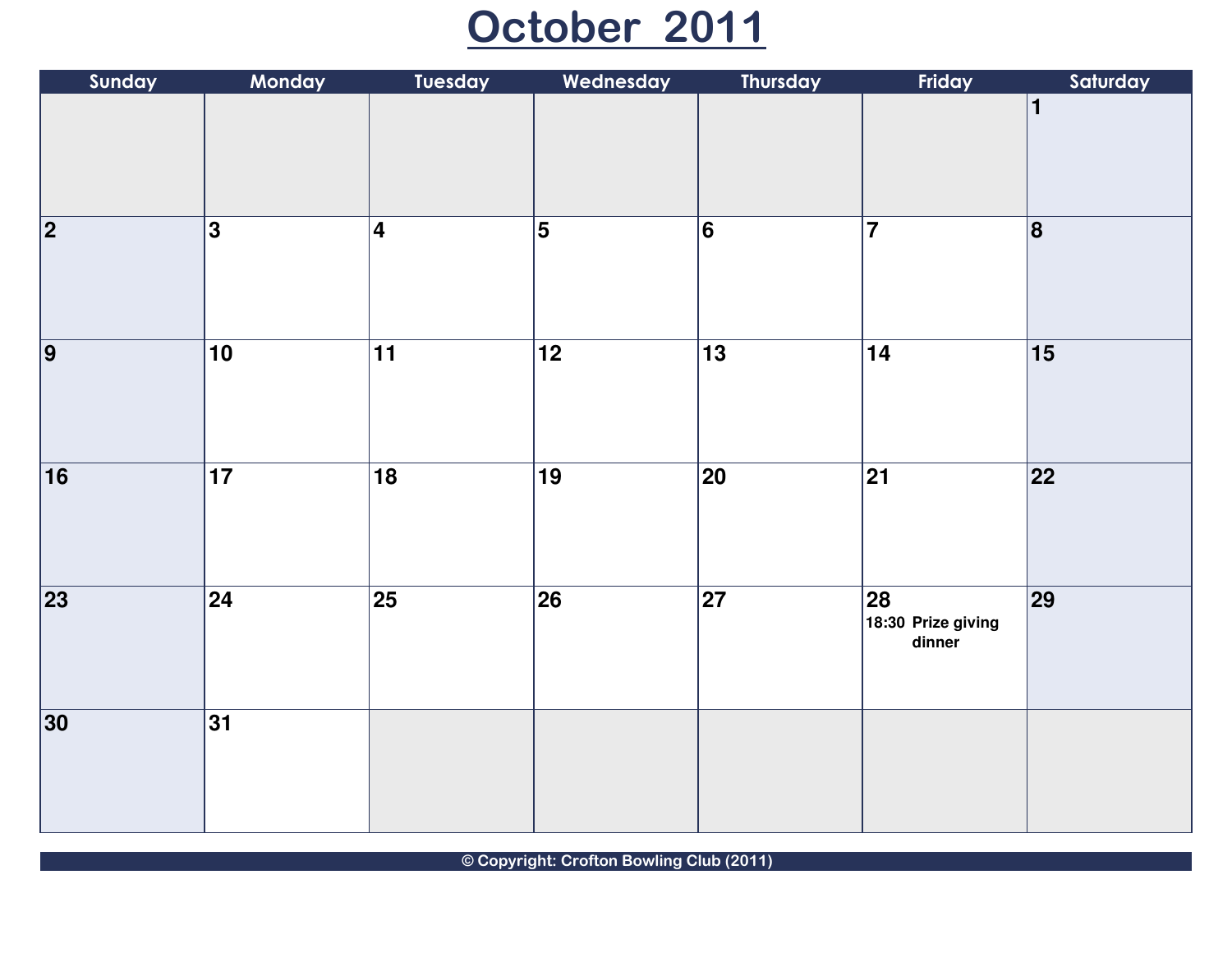### November 2011

| Sunday                       | Monday                   | <b>Tuesday</b>          | Wednesday       | Thursday        | Friday                                            | Saturday        |
|------------------------------|--------------------------|-------------------------|-----------------|-----------------|---------------------------------------------------|-----------------|
|                              |                          | 1                       | $\overline{2}$  | $\overline{3}$  | $\vert 4 \vert$                                   | $\overline{5}$  |
| $\overline{6}$               | $\overline{7}$           | $\overline{\mathbf{8}}$ | $\overline{9}$  | $\overline{10}$ | 11                                                | $\overline{12}$ |
| $\overline{13}$              | $\overline{14}$          | $\overline{15}$         | $\overline{16}$ | $\overline{17}$ | 18<br>18:30 Skittles<br>evening at<br>The Crofton | $\overline{19}$ |
| $\overline{20}$              | $\overline{21}$          | $\overline{22}$         | $\overline{23}$ | $\sqrt{24}$     | $\overline{25}$                                   | $\overline{26}$ |
| $\overline{27}$<br>15:00 AGM | $\overline{\textbf{28}}$ | $\overline{29}$         | 30              |                 |                                                   |                 |
|                              |                          |                         |                 |                 |                                                   |                 |